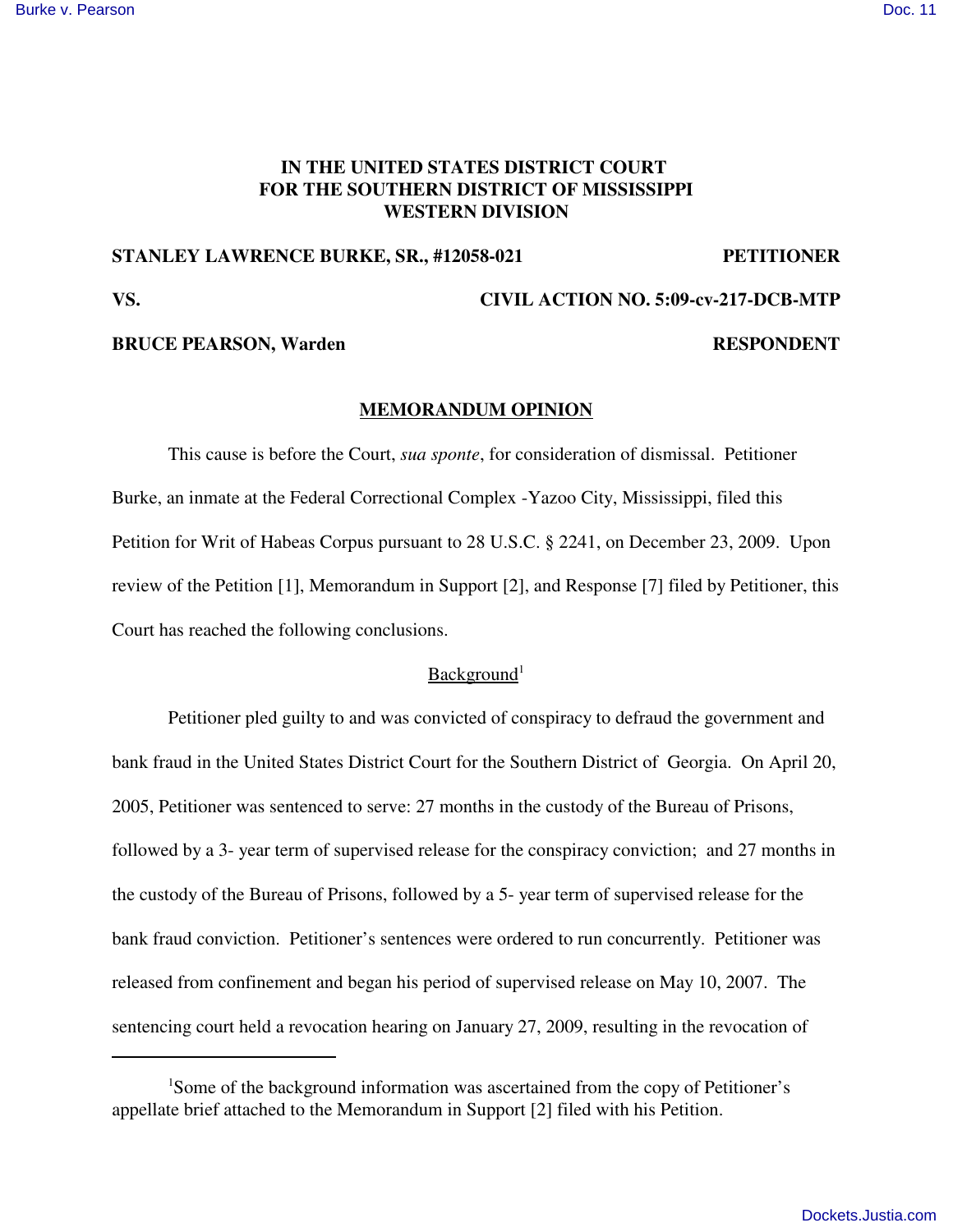petitioner's term of supervised release and imposition of a 24- month term of imprisonment (12 months for each count to be served consecutively). The Court of Appeals for the Eleventh Circuit affirmed the revocation of petitioner's supervised release and resulting term of imprisonment on September 15, 2009. *United States v. Burke*, No. 09-10788 (11th Cir. Sept. 15, 2009).

In this habeas petition, Petitioner asserts complaints regarding the revocation of his

supervised release. Petitioner claims that the sentencing court incorrectly revoked his supervised

release based on:

(1) plain error - a misunderstanding regarding the amount of times he failed to report to his probation officer;

(2) ineffective assistance of counsel - because his attorney failed to object or correct the misunderstanding regarding his failure to report and because he failed to present Petitioner's depressed mental state at the revocation hearing;

(3) impaired presentation of defense - because his attorney failed to object to the district court's understanding of the testimony he was deprived of an available defense in violation of his Due Process rights; and

(4) unreasonable professional judgment - because his attorney failed to argue the relevance of his depressed mental state to his failure to meet the requirements of supervised release*. Pet.* [1], p. 4-5; *Mem in Supp*. [2], p. 6-14.

As relief, Petitioner is requesting that this Court "issue an<sup>[]</sup> order to vacate," or "convert his

sentence from consecutive to concurrent" or place Petitioner "back on probation," resulting in his

immediate release from incarceration. *Pet.* [1], p. 5.

#### Analysis

A Petitioner may attack the manner in which his sentence is being executed in the district

court with jurisdiction over his custodian pursuant to 28 U.S.C. § 2241. *United States v. Cleto*,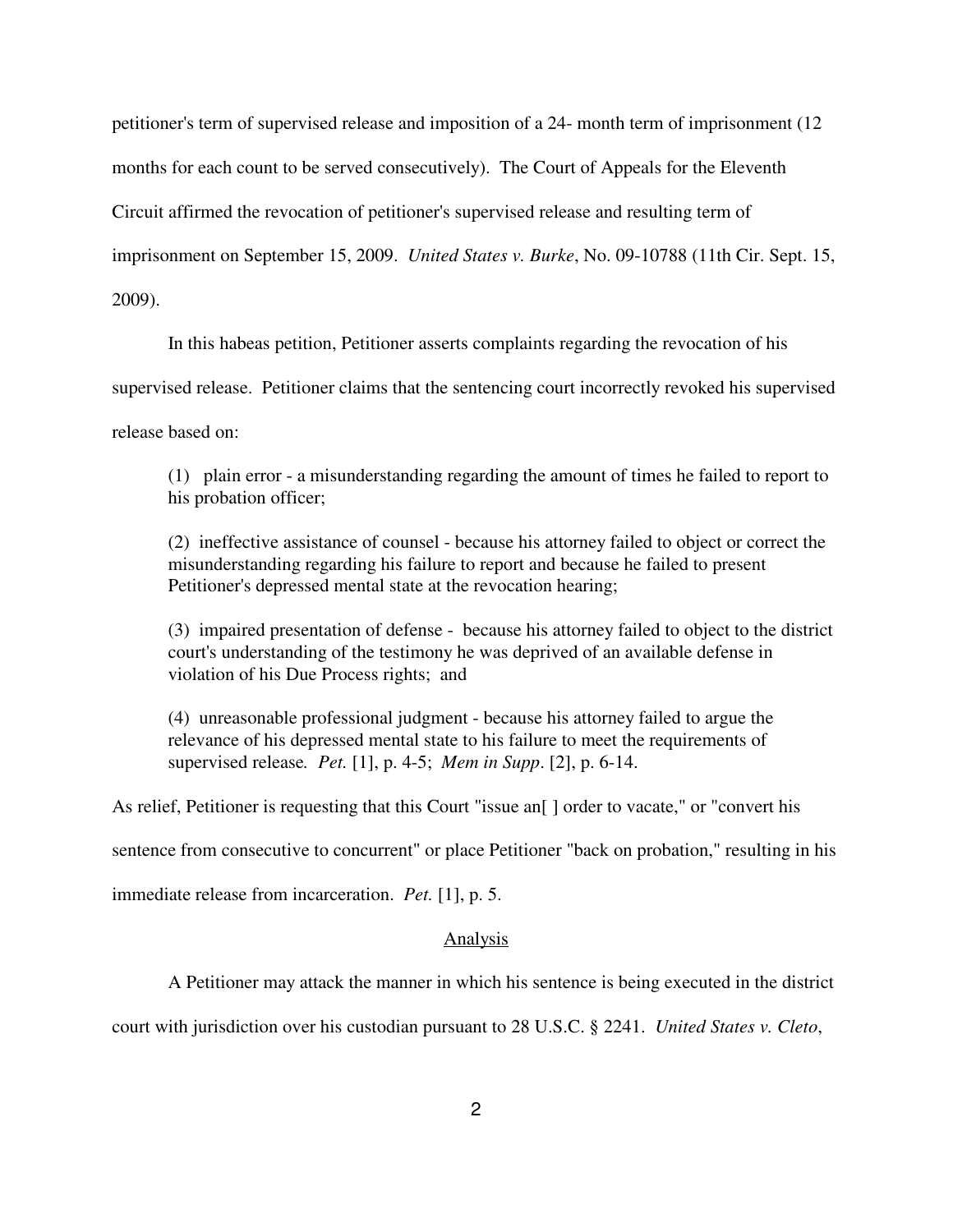956 F.2d 83, 84 (5th Cir. 1992); *See Pack v. Yusuff*, 218 F.3d 448, 451 (5th Cir. 2000)(section 2241 petition on behalf of a sentenced prisoner attacks the manner in which a sentence is carried out or the prison authorities'determination of its duration). By contrast, a motion filed pursuant to 28 U.S.C. § 2255 "'provides the primary means of collateral attack on a federal sentence.'" *Pack,* 218 F.3d at 451 (*quoting Cox v. Warden*, 911 F.2d 1111, 1113 (5th Cir. 1990)). In *Pack*, the Fifth Circuit found that "[a] section 2241 petition that seeks to challenge the validity of a federal sentence must either be dismissed or construed as a section 2255 motion." *Pack*, 218 F.3d at 452. Clearly, Petitioner has filed the instant § 2241 petition challenging alleged errors that occurred during his federal sentencing based on the revocation of his supervised release by the Southern District of Georgia, which is not properly pursued in a § 2241 petition. *Ojo v. INS*, 106 F.3d 680, 683 (5th Cir. 1997)("section 2255, not section 2241, is the proper means of attacking errors that occurred during or before sentencing").

There is, however, a savings clause in § 2255 which acts as a limited exception to this general rule. The relevant portion of § 2255, with its savings clause provides, as follows:

An application for a writ of habeas corpus in behalf of a prisoner who is authorized to apply for relief by motion pursuant to this section, shall not be entertained if it appears that the applicant has failed to apply for relief, by motion, to the court which sentenced him, or that such court has denied him relief, *unless it also appears that the remedy by motion is inadequate or ineffective to test the legality of his detention.*

28 U.S.C. § 2255 (emphasis added). Pursuant to this "savings clause," a federal court may consider a § 2241 petition that challenges a federally imposed sentence when the petitioner establishes that the remedy under § 2255 is inadequate or ineffective. *Tolliver v. Dobre*, 211 F.3d 876, 878 (5th Cir. 2000).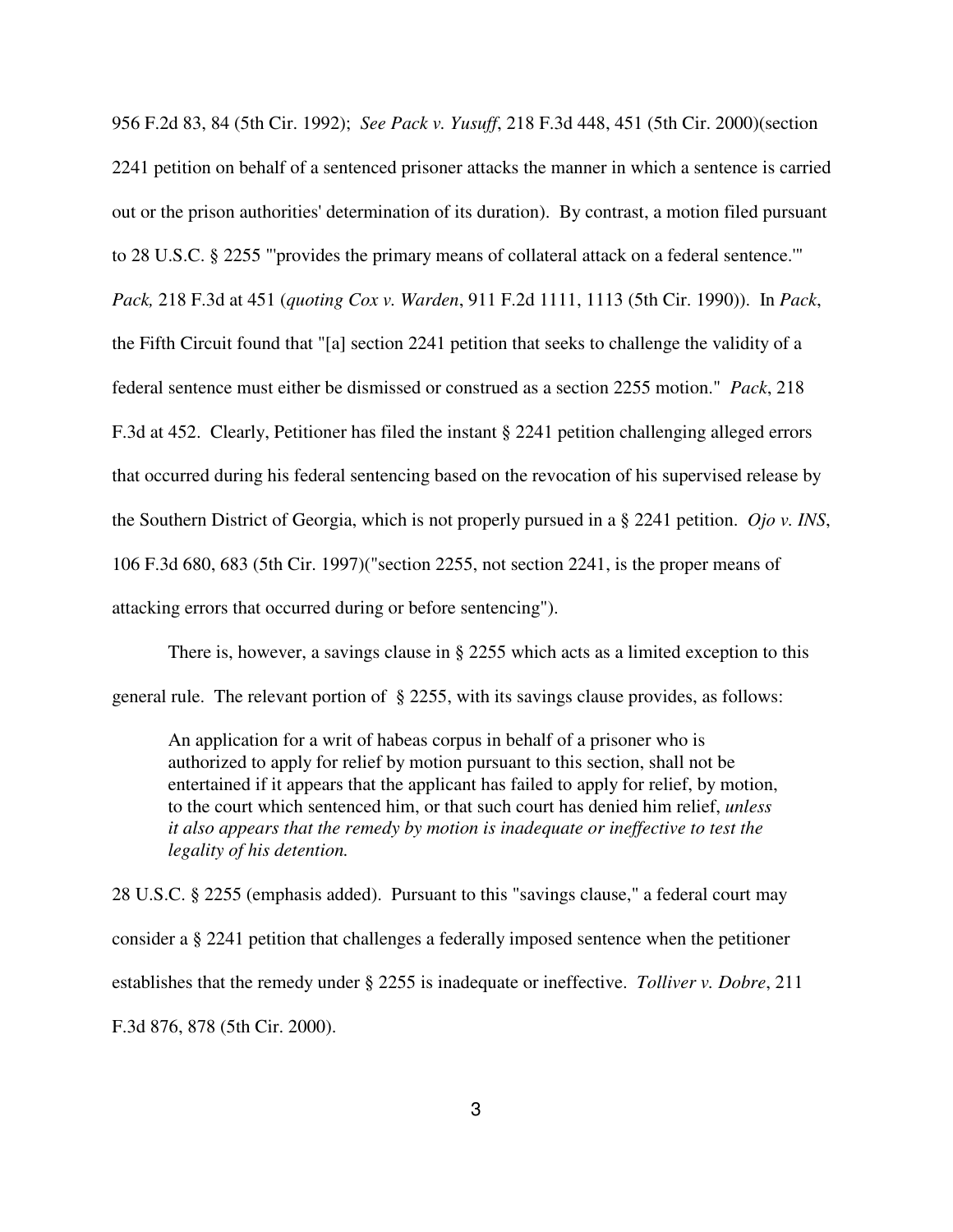The Fifth Circuit, in providing guidance as to the factors that must be satisfied for a petitioner to meet the stringent "inadequate or ineffective" requirement, held the savings clause of § 2255 to apply to a claim "that is based on a retroactively applicable Supreme Court decision which establishes that the petitioner may have been convicted of a nonexistent offense" and that claim "was foreclosed by circuit law at the time when the claim should have been raised in the petitioner's trial, appeal, or first § 2255 motion." *Reyes-Requena v. United States*, 243 F.3d 893, 904 (5th Cir. 2001). Petitioner Burke bears the burden of demonstrating that the § 2255 remedy is inadequate or ineffective to test the legality of his detention. *Id*. at 901.

The Court has reviewed the above case law and applied a liberal construction to Petitioner's pleadings to determine that Petitioner has failed to satisfy the test for filing this petition under the savings clause of 28 U.S.C. § 2255. The Court observes that "[h]abeas corpus relief is extraordinary and 'is reserved for transgressions of constitutional rights for a narrow range of injuries that could not have been raised on direct appeal and would, if condoned, result in a complete miscarriage of justice.'" *Kinder v. Purdy*, 222 F.3d 209, 213 (5th Cir. 2000)(*citing United States v. Vaughn*, 955 F.2d 367, 368 (5th Cir. 1992)).

Since Petitioner is challenging the validity of the revocation of his supervised release and resulting term of incarceration in the instant petition and since he fails to satisfy the requirements of the savings clause, this Court is without jurisdiction to consider the claims brought in this § 2241 petition. Because the Court has found that it lacks jurisdiction to consider this petition, this case will be dismissed.

### Conclusion

For the reasons discussed in this Memorandum Opinion, the Court finds that it is without